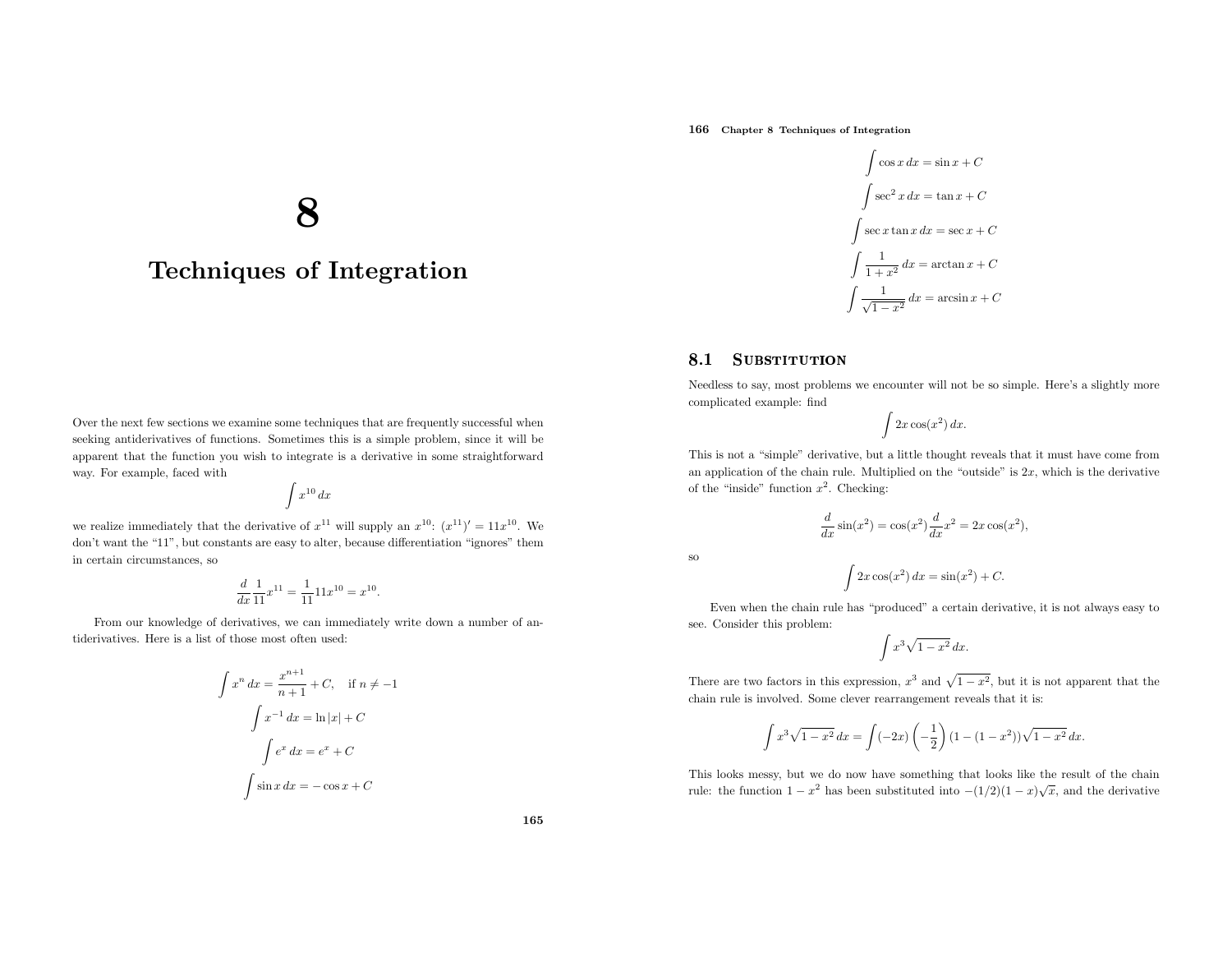#### 8.1 Substitution<sup>167</sup>

of  $1-x^2$ ,  $-2x$ , multiplied on the outside. If we can find a function  $F(x)$  whose derivative is  $-(1/2)(1-x)\sqrt{x}$  we'll be done, since then

$$
\frac{d}{dx}F(1-x^2) = -2xF'(1-x^2) = (-2x)\left(-\frac{1}{2}\right)(1-(1-x^2))\sqrt{1-x^2}
$$

$$
= x^3\sqrt{1-x^2}
$$

But this isn't hard:

$$
\int -\frac{1}{2}(1-x)\sqrt{x} \, dx = \int -\frac{1}{2}(x^{1/2} - x^{3/2}) \, dx
$$
\n
$$
= -\frac{1}{2}\left(\frac{2}{3}x^{3/2} - \frac{2}{5}x^{5/2}\right) + C
$$
\n
$$
= \left(\frac{1}{5}x - \frac{1}{3}\right)x^{3/2} + C.
$$
\n(8.1.1)

So finally we have

$$
\int x^3 \sqrt{1 - x^2} \, dx = \left(\frac{1}{5}(1 - x^2) - \frac{1}{3}\right)(1 - x^2)^{3/2} + C.
$$

So we succeeded, but it required <sup>a</sup> clever first step, rewriting the original function so that it looked like the result of using the chain rule. Fortunately, there is <sup>a</sup> technique that makes such problems simpler, without requiring cleverness to rewrite <sup>a</sup> function in just the right way. It sometimes does not work, or may require more than one attempt, but the idea is simple: guess at the most likely candidate for the "inside function", then do some algebra to see what this requires the rest of the function to look like.

One frequently good guess is any complicated expression inside <sup>a</sup> square root, so we start by trying  $u = 1 - x^2$ , using a new variable, u, for convenience in the manipulations that follow. Now we know that the chain rule will multiply by the derivative of this inner function:

$$
\frac{du}{dx} = -2x,
$$

so we need to rewrite the original function to include this:

$$
\int x^3 \sqrt{1 - x^2} = \int x^3 \sqrt{u} \frac{-2x}{-2x} dx = \int \frac{x^2}{-2} \sqrt{u} \frac{du}{dx} dx.
$$

Recall that one benefit of the Leibniz notation is that it often turns out that what looks like ordinary arithmetic <sup>g</sup>ives the correct answer, even if something more complicated is

#### 168 Chapter <sup>8</sup> Techniques of Integration

going on. For example, in Leibniz notation the chain rule is

$$
\frac{dy}{dx} = \frac{dy}{dt}\frac{dt}{dx}.
$$

The same is true of our current expression:

$$
\int \frac{x^2}{-2} \sqrt{u} \frac{du}{dx} dx = \int \frac{x^2}{-2} \sqrt{u} du.
$$

Now we're almost there: since  $u = 1 - x^2$ ,  $x^2 = 1 - u$  and the integral is

$$
\int -\frac{1}{2}(1-u)\sqrt{u}\,du.
$$

It's no coincidence that this is exactly the integral we computed in (8.1.1), we have simplyrenamed the variable <sup>u</sup> to make the calculations less confusing. Just as before:

$$
\int -\frac{1}{2}(1-u)\sqrt{u}\,du = \left(\frac{1}{5}u - \frac{1}{3}\right)u^{3/2} + C.
$$

Then since  $u = 1 - x^2$ :

$$
\int x^3 \sqrt{1-x^2} \, dx = \left(\frac{1}{5}(1-x^2) - \frac{1}{3}\right)(1-x^2)^{3/2} + C.
$$

To summarize: if we suspect that <sup>a</sup> <sup>g</sup>iven function is the derivative of another via the chain rule, we let  $u$  denote a likely candidate for the inner function, then translate the given function so that it is written entirely in terms of  $u$ , with no  $x$  remaining in the expression. If we can integrate this new function of  $u$ , then the antiderivative of the original function is obtained by replacing  $u$  by the equivalent expression in  $x$ .

Even in simple cases you may prefer to use this mechanical procedure, since it oftenhelps to avoid silly mistakes. For example, consider again this simple problem:

$$
\int 2x \cos(x^2) \, dx.
$$

Let  $u = x^2$ , then  $du/dx = 2x$  or  $du = 2x dx$ . Since we have exactly  $2x dx$  in the original integral, we can replace it by  $du$ :

$$
\int 2x \cos(x^2) \, dx = \int \cos u \, du = \sin u + C = \sin(x^2) + C.
$$

This is not the only way to do the algebra, and typically there are many paths to the correct answer. Another possibility, for example, is: Since  $du/dx = 2x$ ,  $dx = du/2x$ , and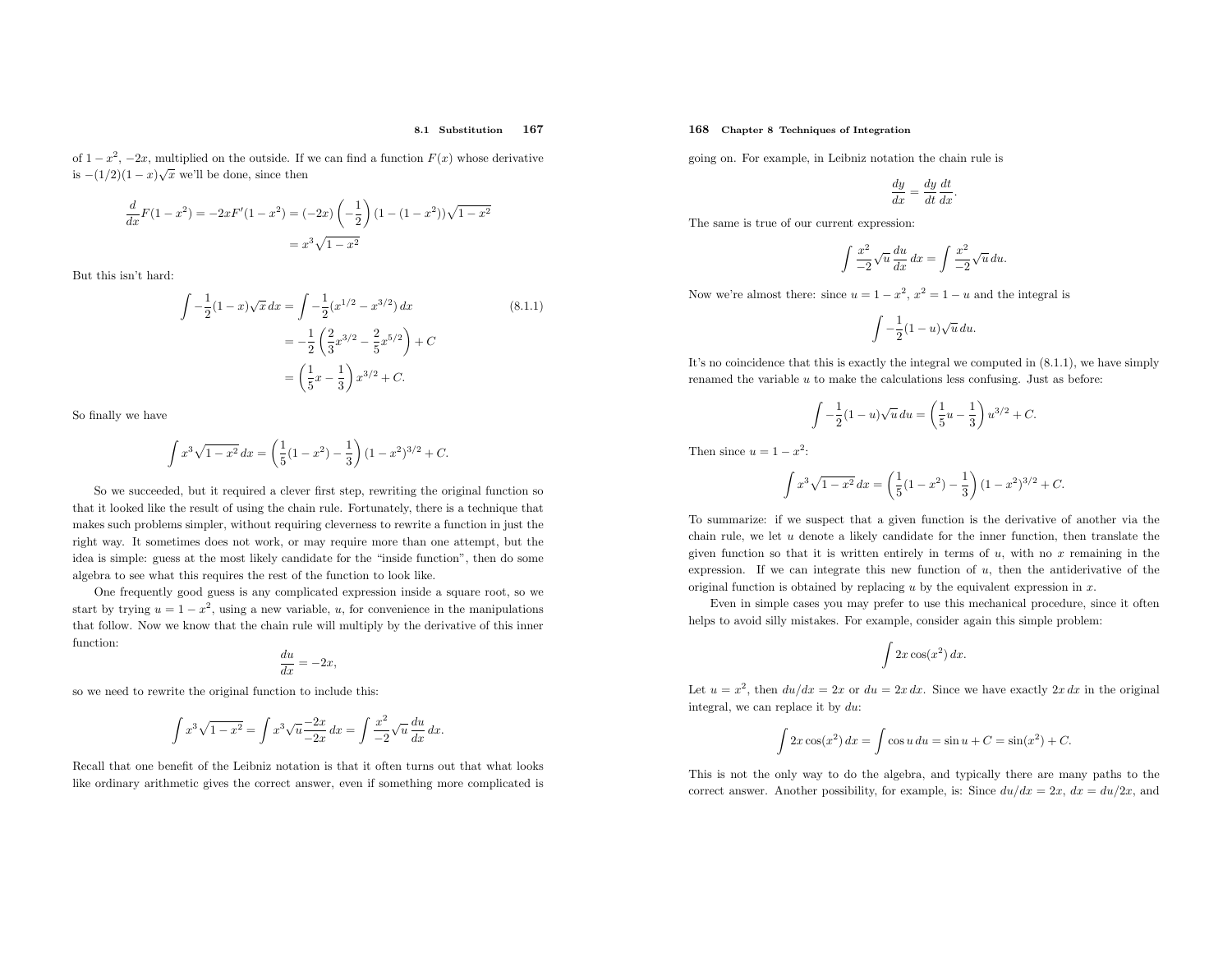#### 8.1 Substitution<sup>169</sup>

then the integral becomes

$$
\int 2x\cos(x^2) dx = \int 2x\cos u \frac{du}{2x} = \int \cos u du.
$$

 The important thing to remember is that you must eliminate all instances of the original variable <sup>x</sup>.

**EXAMPLE 8.1.1** Evaluate  $\int (ax+b)^n dx$ , assuming that a and b are constants,  $a \neq 0$ , and *n* is a positive integer. We let  $u = ax + b$  so  $du = a dx$  or  $dx = du/a$ . Then

$$
\int (ax+b)^n dx = \int \frac{1}{a} u^n du = \frac{1}{a(n+1)} u^{n+1} + C = \frac{1}{a(n+1)} (ax+b)^{n+1} + C.
$$

**EXAMPLE 8.1.2** Evaluate  $\int \sin(ax+b) dx$ , assuming that a and b are constants and  $a \neq 0$ . Again we let  $u = ax + b$  so  $du = a dx$  or  $dx = du/a$ . Then

$$
\int \sin(ax+b) \, dx = \int \frac{1}{a} \sin u \, du = \frac{1}{a} (-\cos u) + C = -\frac{1}{a} \cos(ax+b) + C.
$$

**EXAMPLE 8.1.3** Evaluate  $\int_2^4 x \sin(x^2) dx$ . First we compute the antiderivative, then evaluate the definite integral. Let  $u = x^2$  so  $du = 2x dx$  or  $x dx = du/2$ . Then

$$
\int x \sin(x^2) \, dx = \int \frac{1}{2} \sin u \, du = \frac{1}{2} (-\cos u) + C = -\frac{1}{2} \cos(x^2) + C.
$$

Now

$$
\int_{2}^{4} x \sin(x^{2}) dx = -\frac{1}{2} \cos(x^{2}) \Big|_{2}^{4} = -\frac{1}{2} \cos(16) + \frac{1}{2} \cos(4).
$$

 <sup>A</sup> somewhat neater alternative to this method is to change the original limits to matchthe variable u. Since  $u = x^2$ , when  $x = 2$ ,  $u = 4$ , and when  $x = 4$ ,  $u = 16$ . So we can do this:

$$
\int_{2}^{4} x \sin(x^{2}) dx = \int_{4}^{16} \frac{1}{2} \sin u du = -\frac{1}{2} (\cos u) \Big|_{4}^{16} = -\frac{1}{2} \cos(16) + \frac{1}{2} \cos(4).
$$

An incorrect, and dangerous, alternative is something like this:

$$
\int_{2}^{4} x \sin(x^{2}) dx = \int_{2}^{4} \frac{1}{2} \sin u du = -\frac{1}{2} \cos(u) \Big|_{2}^{4} = -\frac{1}{2} \cos(x^{2}) \Big|_{2}^{4} = -\frac{1}{2} \cos(16) + \frac{1}{2} \cos(4).
$$

This is incorrect because  $\int_2^4$ is wrong. It is dangerous, because it is very easy to get to the point  $\frac{1}{2}$  sin *u du* means that *u* takes on values between 2 and 4, which  $\frac{1}{2} \cos(u)$ 4 and forget<br>2

### 170 Chapter <sup>8</sup> Techniques of Integration

to substitute  $x$ <sup>2</sup> back in for u, thus getting the incorrect answer  $-\frac{1}{2}\cos(4) + \frac{1}{2}\cos(2)$ . A somewhat clumsy, but acceptable, alternative is something like this:

$$
\int_{2}^{4} x \sin(x^{2}) dx = \int_{x=2}^{x=4} \frac{1}{2} \sin u du = -\frac{1}{2} \cos(u) \Big|_{x=2}^{x=4} = -\frac{1}{2} \cos(x^{2}) \Big|_{2}^{4} = -\frac{\cos(16)}{2} + \frac{\cos(4)}{2}.
$$

**EXAMPLE 8.1.4** Evaluate  $\int_{1/4}^{1/2}$  $du/\pi = \cos(\pi t) dt$ . We change the limits to  $\sin(\pi/4) = \sqrt{2}/2$  and  $\sin(\pi/2) = 1$ . Then  $\frac{\cos(\pi t)}{\sin^2(\pi t)} dt$ . Let  $u = \sin(\pi t)$  so  $du = \pi \cos(\pi t) dt$  or

$$
\int_{1/4}^{1/2} \frac{\cos(\pi t)}{\sin^2(\pi t)} dt = \int_{\sqrt{2}/2}^1 \frac{1}{\pi} \frac{1}{u^2} du = \int_{\sqrt{2}/2}^1 \frac{1}{\pi} u^{-2} du = \frac{1}{\pi} \frac{u^{-1}}{-1} \Big|_{\sqrt{2}/2}^1 = -\frac{1}{\pi} + \frac{\sqrt{2}}{\pi}.
$$

### Exercises 8.1.

Find the antiderivatives or evaluate the definite integral in each problem.

1. 
$$
\int (1-t)^9 dt \Rightarrow
$$
\n2. 
$$
\int (x^2 + 1)^2 dx \Rightarrow
$$
\n3. 
$$
\int x(x^2 + 1)^{100} dx \Rightarrow
$$
\n4. 
$$
\int \frac{1}{\sqrt[3]{1-5t}} dt \Rightarrow
$$
\n5. 
$$
\int \sin^3 x \cos x \, dx \Rightarrow
$$
\n6. 
$$
\int x \sqrt{100 - x^2} \, dx \Rightarrow
$$
\n7. 
$$
\int \frac{x^2}{\sqrt{1-x^3}} \, dx \Rightarrow
$$
\n8. 
$$
\int \cos(\pi t) \cos(\sin(\pi t)) \, dt \Rightarrow
$$
\n9. 
$$
\int \frac{\sin x}{\cos^3 x} \, dx \Rightarrow
$$
\n10. 
$$
\int \tan x \, dx \Rightarrow
$$
\n11. 
$$
\int_0^{\pi} \sin^5(3x) \cos(3x) \, dx \Rightarrow
$$
\n12. 
$$
\int \sec^2 x \tan x \, dx \Rightarrow
$$
\n13. 
$$
\int_0^{\sqrt{\pi/2}} x \sec^2(x^2) \tan(x^2) \, dx \Rightarrow
$$
\n14. 
$$
\int \frac{\sin(\tan x)}{\cos^2 x} \, dx \Rightarrow
$$
\n15. 
$$
\int_3^4 \frac{1}{(3x-7)^2} \, dx \Rightarrow
$$
\n16. 
$$
\int_0^{\pi/6} (\cos^2 x - \sin^2 x) \, dx \Rightarrow
$$
\n17. 
$$
\int \frac{6x}{(x^2-7)^{1/9}} \, dx \Rightarrow
$$
\n18. 
$$
\int_{-1}^1 (2x^3 - 1)(x^4 - 2x)^6 \, dx \Rightarrow
$$
\n19. 
$$
\int_{-1}^1 \sin^7 x \, dx \Rightarrow
$$
\n20. 
$$
\int f(x) f'(x) \, dx \Rightarrow
$$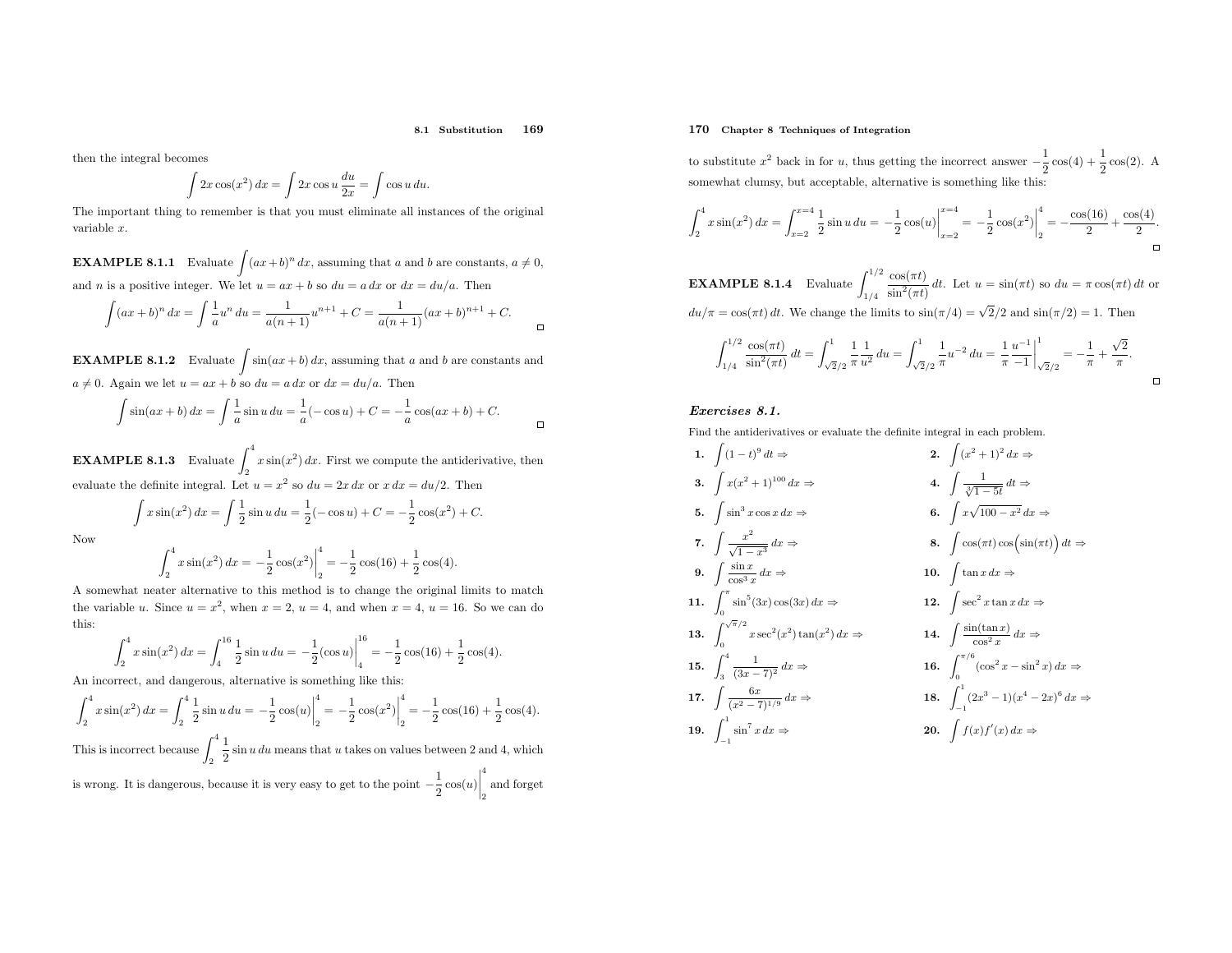#### 8.2 Powers of sine and cosine <sup>171</sup>

 $\Box$ 

#### 8.22 POWERS OF SINE AND COSINE

Functions consisting of products of the sine and cosine can be integrated by using substitution and trigonometric identities. These can sometimes be tedious, but the technique is straightforward. Some examples will suffice to explain the approach.

**EXAMPLE 8.2.1** Evaluate 
$$
\int \sin^5 x \, dx
$$
. Rewrite the function:

$$
\int \sin^5 x \, dx = \int \sin x \sin^4 x \, dx = \int \sin x (\sin^2 x)^2 \, dx = \int \sin x (1 - \cos^2 x)^2 \, dx.
$$

Now use  $u = \cos x$ ,  $du = -\sin x dx$ :

$$
\int \sin x (1 - \cos^2 x)^2 dx = \int -(1 - u^2)^2 du
$$
  
= 
$$
\int -(1 - 2u^2 + u^4) du
$$
  
= 
$$
-u + \frac{2}{3}u^3 - \frac{1}{5}u^5 + C
$$
  
= 
$$
-\cos x + \frac{2}{3}\cos^3 x - \frac{1}{5}\cos^5 x + C.
$$

**EXAMPLE 8.2.2** Evaluate  $\int \sin^6 x \, dx$ . Use sin  $2x = (1 - \cos(2x))/2$  to rewrite the function:

$$
\int \sin^6 x \, dx = \int (\sin^2 x)^3 \, dx = \int \frac{(1 - \cos 2x)^3}{8} \, dx
$$

$$
= \frac{1}{8} \int 1 - 3 \cos 2x + 3 \cos^2 2x - \cos^3 2x \, dx.
$$

Now we have four integrals to evaluate:

 $\int 1 dx = x$ 

and

$$
\int -3\cos 2x \, dx = -\frac{3}{2}\sin 2x
$$

### 172 Chapter <sup>8</sup> Techniques of Integration

are easy. The  $\cos^3 2x$  integral is like the previous example:

$$
\int -\cos^3 2x \, dx = \int -\cos 2x \cos^2 2x \, dx
$$

$$
= \int -\cos 2x (1 - \sin^2 2x) \, dx
$$

$$
= \int -\frac{1}{2} (1 - u^2) \, du
$$

$$
= -\frac{1}{2} \left( u - \frac{u^3}{3} \right)
$$

$$
= -\frac{1}{2} \left( \sin 2x - \frac{\sin^3 2x}{3} \right).
$$

And finally we use another trigonometric identity,  $\cos^2 x = (1 + \cos(2x))/2$ :

$$
\int 3\cos^2 2x \, dx = 3 \int \frac{1 + \cos 4x}{2} \, dx = \frac{3}{2} \left( x + \frac{\sin 4x}{4} \right).
$$

So at long last we get

$$
\int \sin^6 x \, dx = \frac{x}{8} - \frac{3}{16} \sin 2x - \frac{1}{16} \left( \sin 2x - \frac{\sin^3 2x}{3} \right) + \frac{3}{16} \left( x + \frac{\sin 4x}{4} \right) + C.
$$

**EXAMPLE 8.2.3** Evaluate  $\int \sin^2 x \cos^2 x \, dx$ . Use the formulas  $\sin^2 x = (1 - \cos(2x))/2$ and  $\cos^2 x = (1 + \cos(2x))/2$  to get:

$$
\int \sin^2 x \cos^2 x \, dx = \int \frac{1 - \cos(2x)}{2} \cdot \frac{1 + \cos(2x)}{2} \, dx.
$$

 $\Box$ 

The remainder is left as an exercise.

Exercises 8.2.

$$
Find the antiderivatives.\\
$$

1. 
$$
\int \sin^2 x \, dx \Rightarrow
$$
  
\n2.  $\int \sin^3 x \, dx \Rightarrow$   
\n3.  $\int \sin^4 x \, dx \Rightarrow$   
\n4.  $\int \cos^2 x \sin^3 x \, dx \Rightarrow$   
\n5.  $\int \cos^3 x \, dx \Rightarrow$   
\n6.  $\int \sin^2 x \cos^2 x \, dx \Rightarrow$ 

7. 
$$
\int \cos^3 x \sin^2 x \, dx \Rightarrow
$$
 8. 
$$
\int \sin x (\cos x)^{3/2} \, dx \Rightarrow
$$

9. 
$$
\int \sec^2 x \csc^2 x \, dx \Rightarrow
$$
 10.  $\int \tan^3 x \sec x \, dx \Rightarrow$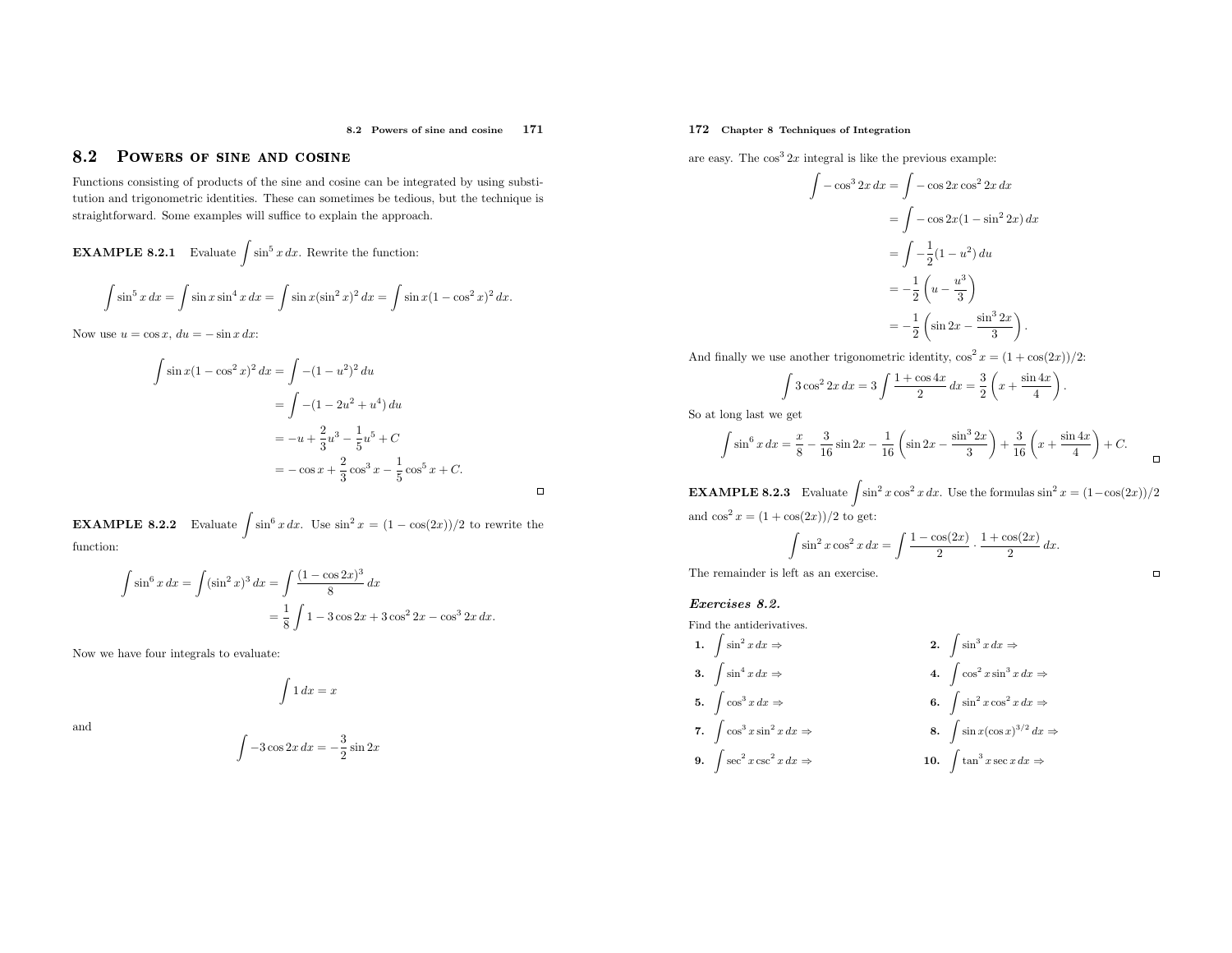#### 8.3 Trigonometric Substitutions <sup>173</sup>

#### 8.33 Trigonometric Substitutions

So far we have seen that it sometimes helps to replace <sup>a</sup> subexpression of <sup>a</sup> function by <sup>a</sup> single variable. Occasionally it can help to replace the original variable by something more complicated. This seems like <sup>a</sup> "reverse" substitution, but it is really no different inprinciple than ordinary substitution.

**EXAMPLE 8.3.1** Evaluate 
$$
\int \sqrt{1 - x^2} dx
$$
. Let  $x = \sin u$  so  $dx = \cos u du$ . Then  

$$
\int \sqrt{1 - x^2} dx = \int \sqrt{1 - \sin^2 u} \cos u du = \int \sqrt{\cos^2 u} \cos u du.
$$

We would like to replace  $\sqrt{\cos^2 u}$  by  $\cos u$ , but this is valid only if  $\cos u$  is positive, since  $\sqrt{\cos^2 u}$  is positive. Consider again the substitution  $x = \sin u$ . We could just as well think of this as  $u = \arcsin x$ . If we do, then by the definition of the arcsine,  $-\pi/2 \le u \le \pi/2$ , so  $\cos u \geq 0$ . Then we continue:

$$
\int \sqrt{\cos^2 u} \cos u \, du = \int \cos^2 u \, du = \int \frac{1 + \cos 2u}{2} \, du = \frac{u}{2} + \frac{\sin 2u}{4} + C
$$

$$
= \frac{\arcsin x}{2} + \frac{\sin(2 \arcsin x)}{4} + C.
$$

This is a perfectly good answer, though the term  $sin(2 arcsin x)$  is a bit unpleasant. It is possible to simplify this. Using the identity  $\sin 2x = 2 \sin x \cos x$ , we can write  $\sin 2u =$  $2 \sin u \cos u = 2 \sin(\arcsin x) \sqrt{1 - \sin^2 u} = 2x \sqrt{1 - \sin^2(\arcsin x)} = 2x \sqrt{1 - x^2}$ . Then the full antiderivative is

$$
\frac{\arcsin x}{2} + \frac{2x\sqrt{1-x^2}}{4} = \frac{\arcsin x}{2} + \frac{x\sqrt{1-x^2}}{2} + C.
$$

 $\Box$ 

This type of substitution is usually indicated when the function you wish to integrate contains <sup>a</sup> polynomial expression that might allow you to use the fundamental identity $\sin^2 x + \cos^2 x = 1$  in one of three forms:

$$
\cos^2 x = 1 - \sin^2 x \qquad \sec^2 x = 1 + \tan^2 x \qquad \tan^2 x = \sec^2 x - 1.
$$

If your function contains  $1-x^2$ , as in the example above, try  $x = \sin u$ ; if it contains  $1+x^2$ try  $x = \tan u$ ; and if it contains  $x^2 - 1$ , try  $x = \sec u$ . Sometimes you will need to try something <sup>a</sup> bit different to handle constants other than one.

### 174 Chapter <sup>8</sup> Techniques of Integration

**EXAMPLE 8.3.2** Evaluate  $\int \sqrt{4-9x^2} dx$ . We start by rewriting this so that it looks more like the previous example:

$$
\int \sqrt{4 - 9x^2} \, dx = \int \sqrt{4(1 - (3x/2)^2)} \, dx = \int 2\sqrt{1 - (3x/2)^2} \, dx.
$$

Now let  $3x/2 = \sin u$  so  $(3/2) dx = \cos u du$  or  $dx = (2/3) \cos u du$ . Then

$$
\int 2\sqrt{1 - (3x/2)^2} \, dx = \int 2\sqrt{1 - \sin^2 u} \, (2/3) \cos u \, du = \frac{4}{3} \int \cos^2 u \, du
$$

$$
= \frac{4u}{6} + \frac{4 \sin 2u}{12} + C
$$

$$
= \frac{2 \arcsin(3x/2)}{3} + \frac{2 \sin u \cos u}{3} + C
$$

$$
= \frac{2 \arcsin(3x/2)}{3} + \frac{2 \sin(\arcsin(3x/2)) \cos(\arcsin(3x/2))}{3} + C
$$

$$
= \frac{2 \arcsin(3x/2)}{3} + \frac{2(3x/2)\sqrt{1 - (3x/2)^2}}{3} + C
$$

$$
= \frac{2 \arcsin(3x/2)}{3} + \frac{x\sqrt{4 - 9x^2}}{2} + C,
$$

using some of the work from example 8.3.1.

 $\Box$ 

**EXAMPLE 8.3.3** Evaluate  $\int \sqrt{1+x^2} \, dx$ . Let  $x = \tan u$ ,  $dx = \sec^2 u \, du$ , so

$$
\int \sqrt{1+x^2} \, dx = \int \sqrt{1+\tan^2 u} \sec^2 u \, du = \int \sqrt{\sec^2 u} \sec^2 u \, du.
$$

Since  $u = \arctan(x)$ ,  $-\pi/2 \le u \le \pi/2$  and sec  $u \ge 0$ , so  $\sqrt{\sec^2 u} = \sec u$ . Then

$$
\int \sqrt{\sec^2 u} \sec^2 u \, du = \int \sec^3 u \, du.
$$

In problems of this type, two integrals come up frequently:  $\int \sec^3 u \, du$  and  $\int \sec u \, du$ . Both have relatively nice expressions but they are <sup>a</sup> bit tricky to discover.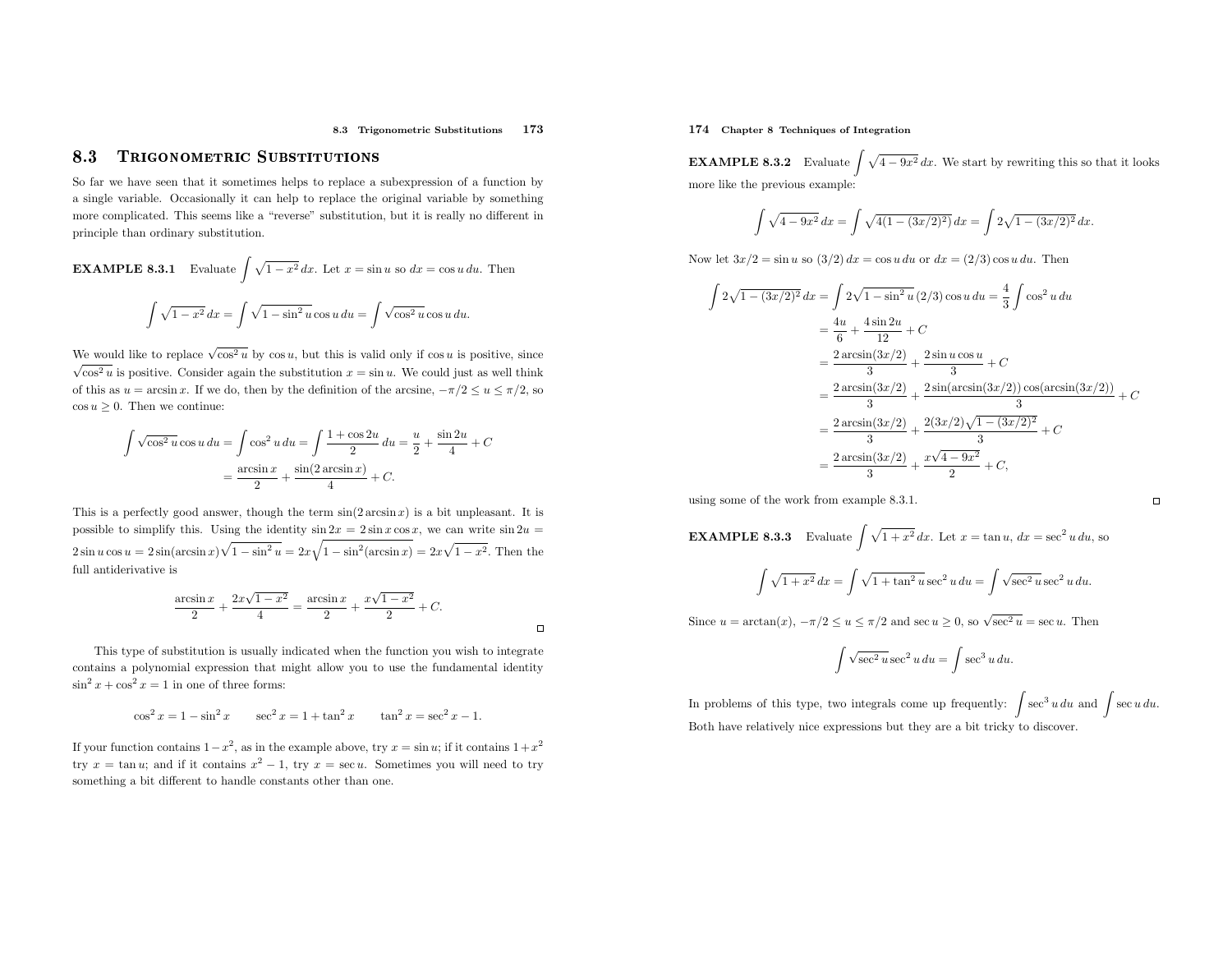#### 8.3 Trigonometric Substitutions <sup>175</sup>

First we do  $\int \sec u \, du$ , which we will need to compute  $\int \sec^3 u \, du$ .

$$
\int \sec u \, du = \int \sec u \, \frac{\sec u + \tan u}{\sec u + \tan u} \, du
$$

$$
= \int \frac{\sec^2 u + \sec u \tan u}{\sec u + \tan u} \, du.
$$

Now let  $w = \sec u + \tan u$ ,  $dw = \sec u \tan u + \sec^2 u du$ , exactly the numerator of the function we are integrating. Thus

$$
\int \sec u \, du = \int \frac{\sec^2 u + \sec u \tan u}{\sec u + \tan u} \, du = \int \frac{1}{w} \, dw = \ln |w| + C
$$

$$
= \ln |\sec u + \tan u| + C.
$$

Now for 
$$
\int \sec^3 u \, du
$$
:  
\n
$$
\sec^3 u = \frac{\sec^3 u}{2} + \frac{\sec^3 u}{2} = \frac{\sec^3 u}{2} + \frac{(\tan^2 u + 1)\sec u}{2} = \frac{\sec^3 u}{2} + \frac{\sec u \tan^2 u}{2} + \frac{\sec u}{2} = \frac{\sec^3 u + \sec u \tan^2 u}{2} + \frac{\sec u}{2}.
$$

We already know how to integrate  $\sec u$ , so we just need the first quotient. This is "simply" <sup>a</sup> matter of recognizing the product rule in action:

$$
\int \sec^3 u + \sec u \tan^2 u \, du = \sec u \tan u.
$$

So putting these together we get

$$
\int \sec^3 u \, du = \frac{\sec u \tan u}{2} + \frac{\ln|\sec u + \tan u|}{2} + C,
$$

and reverting to the original variable  $x$ :

$$
\int \sqrt{1+x^2} \, dx = \frac{\sec u \tan u}{2} + \frac{\ln|\sec u + \tan u|}{2} + C
$$
  
= 
$$
\frac{\sec(\arctan x) \tan(\arctan x)}{2} + \frac{\ln|\sec(\arctan x) + \tan(\arctan x)|}{2} + C
$$
  
= 
$$
\frac{x\sqrt{1+x^2}}{2} + \frac{\ln|\sqrt{1+x^2} + x|}{2} + C,
$$

using  $\tan(\arctan x) = x$  and  $\sec(\arctan x) = \sqrt{1 + \tan^2(\arctan x)} = \sqrt{1 + x^2}$ .

176 Chapter <sup>8</sup> Techniques of Integration

#### Exercises 8.3.

Find the antiderivatives.

1. 
$$
\int \csc x \, dx \Rightarrow
$$
  
\n2.  $\int \csc^3 x \, dx \Rightarrow$   
\n3.  $\int \sqrt{x^2 - 1} \, dx \Rightarrow$   
\n4.  $\int \sqrt{9 + 4x^2} \, dx \Rightarrow$   
\n5.  $\int x\sqrt{1 - x^2} \, dx \Rightarrow$   
\n6.  $\int x^2\sqrt{1 - x^2} \, dx \Rightarrow$   
\n7.  $\int \frac{1}{\sqrt{1 + x^2}} \, dx \Rightarrow$   
\n8.  $\int \sqrt{x^2 + 2x} \, dx \Rightarrow$   
\n9.  $\int \frac{1}{x^2(1 + x^2)} \, dx \Rightarrow$   
\n10.  $\int \frac{x^2}{\sqrt{4 - x^2}} \, dx \Rightarrow$   
\n11.  $\int \frac{\sqrt{x}}{\sqrt{1 - x}} \, dx \Rightarrow$   
\n12.  $\int \frac{x^3}{\sqrt{4x^2 - 1}} \, dx \Rightarrow$ 

- **13.** Compute  $\int \sqrt{x^2 + 1} dx$ . (Hint: make the substitution  $x = \sinh(u)$  and then use exercise 6 in section 4.11.)
- **14.** Fix  $t > 0$ . The shaded region in the left-hand graph in figure 4.11.2 is bounded by  $y = x \tanh t$ ,  $y = 0$ , and  $x^2 y^2 = 1$ . Prove that twice the area of this region is  $t$ , as claimed in  $x \cdot y = 0$ . section 4.11.

#### 8.44 INTEGRATION BY PARTS

We have already seen that recognizing the product rule can be useful, when we noticedthat

$$
\int \sec^3 u + \sec u \tan^2 u \, du = \sec u \tan u.
$$

As with substitution, we do not have to rely on insight or cleverness to discover suchantiderivatives; there is <sup>a</sup> technique that will often help to uncover the product rule.

Start with the product rule:

$$
\frac{d}{dx}f(x)g(x) = f'(x)g(x) + f(x)g'(x).
$$

We can rewrite this as

$$
f(x)g(x) = \int f'(x)g(x) dx + \int f(x)g'(x) dx,
$$

and then

$$
\int f(x)g'(x) dx = f(x)g(x) - \int f'(x)g(x) dx.
$$

 $\Box$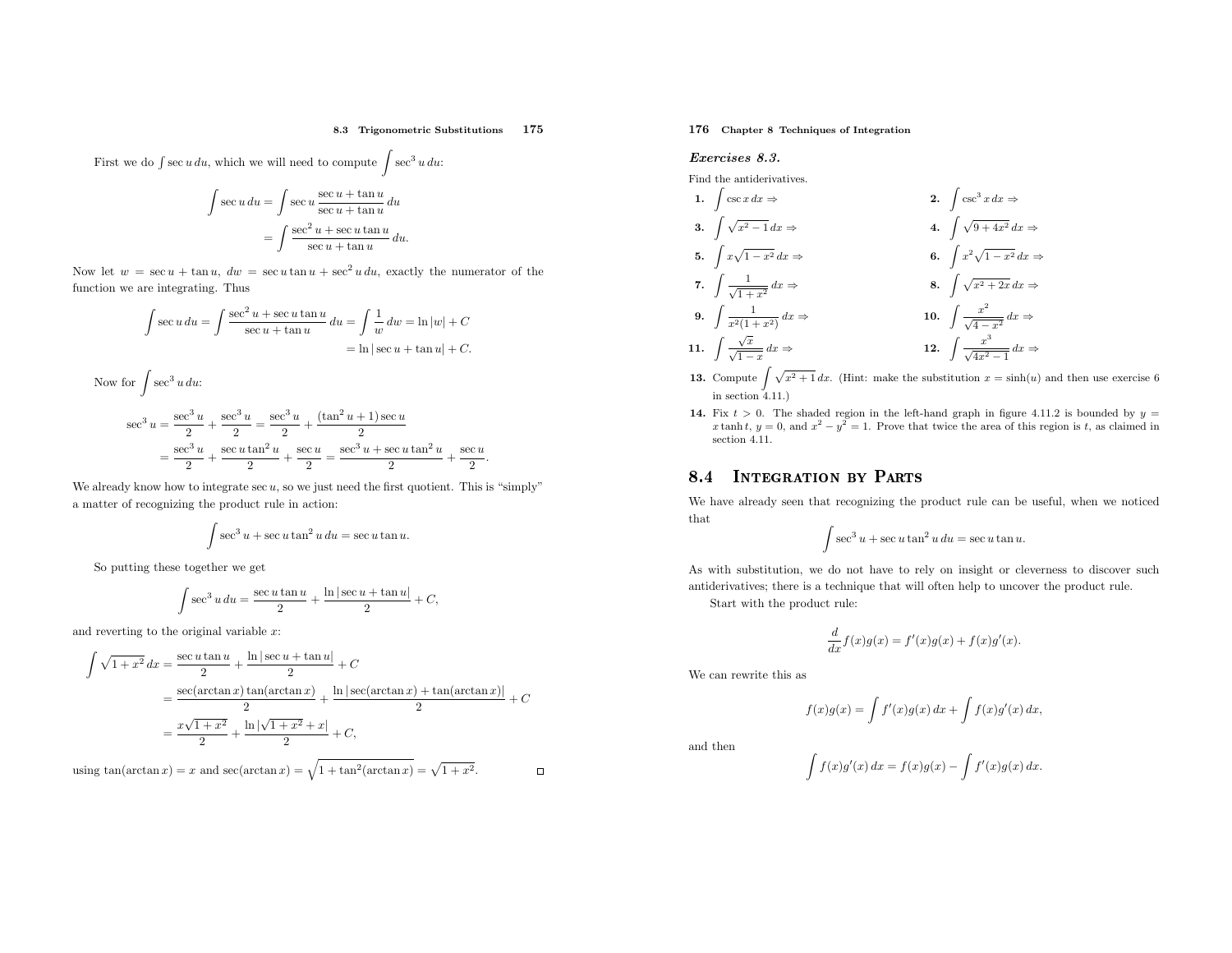This may not seem particularly useful at first <sup>g</sup>lance, but it turns out that in many cases we have an integral of the form

$$
\int f(x)g'(x) \, dx
$$

but that

$$
\int f'(x)g(x) \, dx
$$

is easier. This technique for turning one integral into another is called integration by**parts**, and is usually written in more compact form. If we let  $u = f(x)$  and  $v = g(x)$  then  $du = f'(x) dx$  and  $dv = g'(x) dx$  and

$$
\int u\,dv = uv - \int v\,du.
$$

To use this technique we need to identify likely candidates for  $u = f(x)$  and  $dv = g'(x) dx$ .

**EXAMPLE 8.4.1** Evaluate  $\int x \ln x \, dx$ . Let  $u = \ln x$  so  $du = 1/x \, dx$ . Then we must let  $dv = x dx$  so  $v = x^2/2$  and

$$
\int x \ln x \, dx = \frac{x^2 \ln x}{2} - \int \frac{x^2}{2} \frac{1}{x} \, dx = \frac{x^2 \ln x}{2} - \int \frac{x}{2} \, dx = \frac{x^2 \ln x}{2} - \frac{x^2}{4} + C.
$$

**EXAMPLE 8.4.2** Evaluate  $\int x \sin x \, dx$ . Let  $u = x$  so  $du = dx$ . Then we must let  $dv = \sin x \, dx$  so  $v = -\cos x$  and

$$
\int x \sin x \, dx = -x \cos x - \int -\cos x \, dx = -x \cos x + \int \cos x \, dx = -x \cos x + \sin x + C.
$$

**EXAMPLE 8.4.3** Evaluate  $\int \sec^3 x \, dx$ . Of course we already know the answer to this, but we needed to be clever to discover it. Here we'll use the new technique to discover the antiderivative. Let  $u = \sec x$  and  $dv = \sec^2 x dx$ . Then  $du = \sec x \tan x dx$  and  $v = \tan x$ 

178 Chapter <sup>8</sup> Techniques of Integration

and

$$
\int \sec^3 x \, dx = \sec x \tan x - \int \tan^2 x \sec x \, dx
$$

$$
= \sec x \tan x - \int (\sec^2 x - 1) \sec x \, dx
$$

$$
= \sec x \tan x - \int \sec^3 x \, dx + \int \sec x \, dx.
$$

At first this looks useless—we're right back to  $\int \sec^3 x \, dx$ . But looking more closely:

$$
\int \sec^3 x \, dx = \sec x \tan x - \int \sec^3 x \, dx + \int \sec x \, dx
$$

$$
\int \sec^3 x \, dx + \int \sec^3 x \, dx = \sec x \tan x + \int \sec x \, dx
$$

$$
2 \int \sec^3 x \, dx = \sec x \tan x + \int \sec x \, dx
$$

$$
\int \sec^3 x \, dx = \frac{\sec x \tan x}{2} + \frac{1}{2} \int \sec x \, dx
$$

$$
= \frac{\sec x \tan x}{2} + \frac{\ln|\sec x + \tan x|}{2} + C.
$$

**EXAMPLE 8.4.4** Evaluate  $\int x^2 \sin x \, dx$ . Let  $u = x^2$ ,  $dv = \sin x \, dx$ ; then  $du = 2x \, dx$ and  $v = -\cos x$ . Now  $\int x$ original integral, but we need to do integration by parts again. Let  $u = 2x$ ,  $dv = \cos x \, dx$ ;  $x^2 \sin x \, dx = -x$  $2\cos x + \int 2x \cos x \, dx$ . This is better than the then  $du = 2$  and  $v = \sin x$ , and

$$
\int x^2 \sin x \, dx = -x^2 \cos x + \int 2x \cos x \, dx
$$

$$
= -x^2 \cos x + 2x \sin x - \int 2 \sin x \, dx
$$

$$
= -x^2 \cos x + 2x \sin x + 2 \cos x + C.
$$

Such repeated use of integration by parts is fairly common, but it can be <sup>a</sup> bit tedious to accomplish, and it is easy to make errors, especially sign errors involving the subtraction in the formula. There is <sup>a</sup> nice tabular method to accomplish the calculation that minimizes the chance for error and speeds up the whole process. We illustrate with the previous example. Here is the table: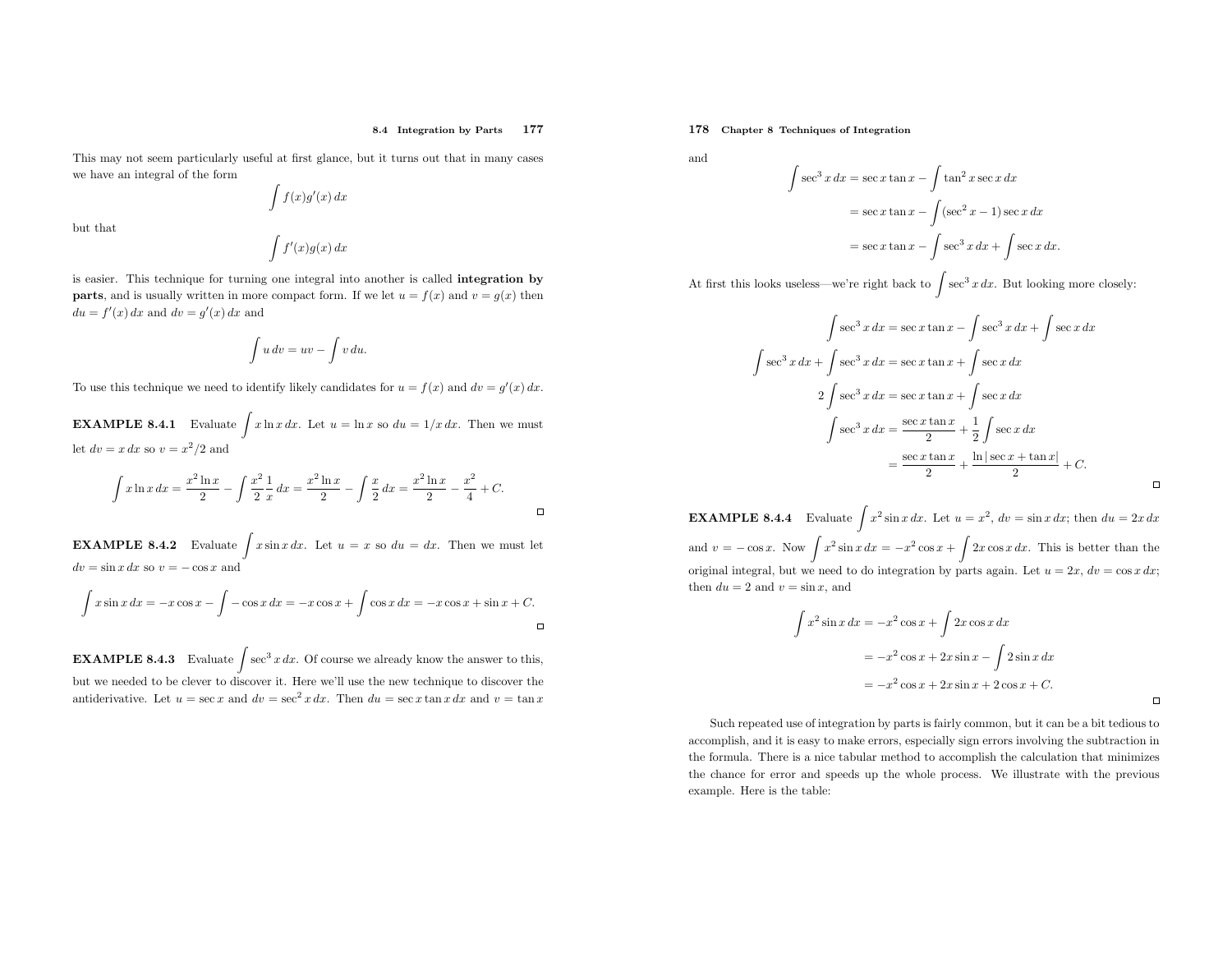#### 8.4 Integration by Parts <sup>179</sup>



To form the first table, we start with  $u$  at the top of the second column and repeatedly compute the derivative; starting with  $dv$  at the top of the third column, we repeatedly compute the antiderivative. In the first column, we <sup>p</sup>lace <sup>a</sup> " −" in every second row. To form the second table we combine the first and second columns by ignoring the boundary; if you do this by hand, you may simply start with two columns and add <sup>a</sup> " −" to everysecond row.

To compute with this second table we begin at the top. Multiply the first entry incolumn u by the second entry in column dv to get  $-x^2 \cos x$ , and add this to the integral of the product of the second entry in column  $u$  and second entry in column  $dv$ . This gives:

$$
-x^2\cos x + \int 2x\cos x \, dx
$$

or exactly the result of the first application of integration by parts. Since this integral is not yet easy, we return to the table. Now we multiply twice on the diagonal,  $(x^2)(-\cos x)$ and  $(-2x)(-\sin x)$  and then once straight across,  $(2)(-\sin x)$ , and combine these as

$$
-x^2\cos x + 2x\sin x - \int 2\sin x \, dx,
$$

<sup>g</sup>iving the same result as the second application of integration by parts. While this integral is easy, we may return yet once more to the table. Now multiply three times on the diagonal to get  $(x^2)(-\cos x)$ ,  $(-2x)(-\sin x)$ , and  $(2)(\cos x)$ , and once straight across,  $(0)(\cos x)$ . We combine these as before to get

$$
-x^{2}\cos x + 2x\sin x + 2\cos x + \int 0 dx = -x^{2}\cos x + 2x\sin x + 2\cos x + C.
$$

Typically we would fill in the table one line at <sup>a</sup> time, until the "straight across" multiplication <sup>g</sup>ives an easy integral. If we can see that the <sup>u</sup> column will eventually become zero, we can instead fill in the whole table; computing the products as indicated will then <sup>g</sup>ive the entire integral, including the " $+C$ ", as above.

### 180 Chapter <sup>8</sup> Techniques of Integration

#### Exercises 8.4.

Find the antiderivatives. 1.  $\int x \cos x \, dx \Rightarrow$  $\Rightarrow$  2.  $\int x^2 \cos x \, dx \Rightarrow$ 3.  $\int xe^x dx \Rightarrow$  $\Rightarrow$  4.  $\int xe^{x^2} dx \Rightarrow$  $\int \ln x \, dx \Rightarrow$ 5.  $\int \sin^2 x \, dx \Rightarrow$  $\Rightarrow$  6.  $\int x^3 \sin x \, dx \Rightarrow$ 7.  $\int x \arctan x \, dx \Rightarrow$  $\Rightarrow$  8. 9.  $\int x^3 \cos x \, dx \Rightarrow$  $\Rightarrow$  10.  $\int x \sin^2 x \, dx \Rightarrow$  $\int \arctan(\sqrt{x}) dx \Rightarrow$ 11.  $\int x \sin x \cos x \, dx \Rightarrow$  $\Rightarrow$  12.  $\int \sec^2 x \csc^2 x dx \Rightarrow$ 13.  $\int \sin(\sqrt{x}) dx \Rightarrow$  $\Rightarrow$  14.

#### 8.5RATIONAL FUNCTIONS

A rational function is <sup>a</sup> fraction with polynomials in the numerator and denominator. For example,

$$
\frac{x^3}{x^2 + x - 6}, \qquad \frac{1}{(x - 3)^2}, \qquad \frac{x^2 + 1}{x^2 - 1},
$$

are all rational functions of  $x$ . There is a general technique called "partial fractions" that, in principle, allows us to integrate any rational function. The algebraic steps in the technique are rather cumbersome if the polynomial in the denominator has degree more than 2, and the technique requires that we factor the denominator, something that is not always possible. However, in practice one does not often run across rational functions with high degree polynomials in the denominator for which one has to find the antiderivative function. So we shall explain how to find the antiderivative of <sup>a</sup> rational function onlywhen the denominator is a quadratic polynomial  $ax^2 + bx + c$ .

 We should mention <sup>a</sup> special type of rational function that we already know how to integrate: If the denominator has the form  $(ax + b)^n$ , the substitution  $u = ax + b$  will always work. The denominator becomes  $u^n$ , and each x in the numerator is replaced by  $(u - b)/a$ , and  $dx = du/a$ . While it may be tedious to complete the integration if the numerator has high degree, it is merely <sup>a</sup> matter of algebra.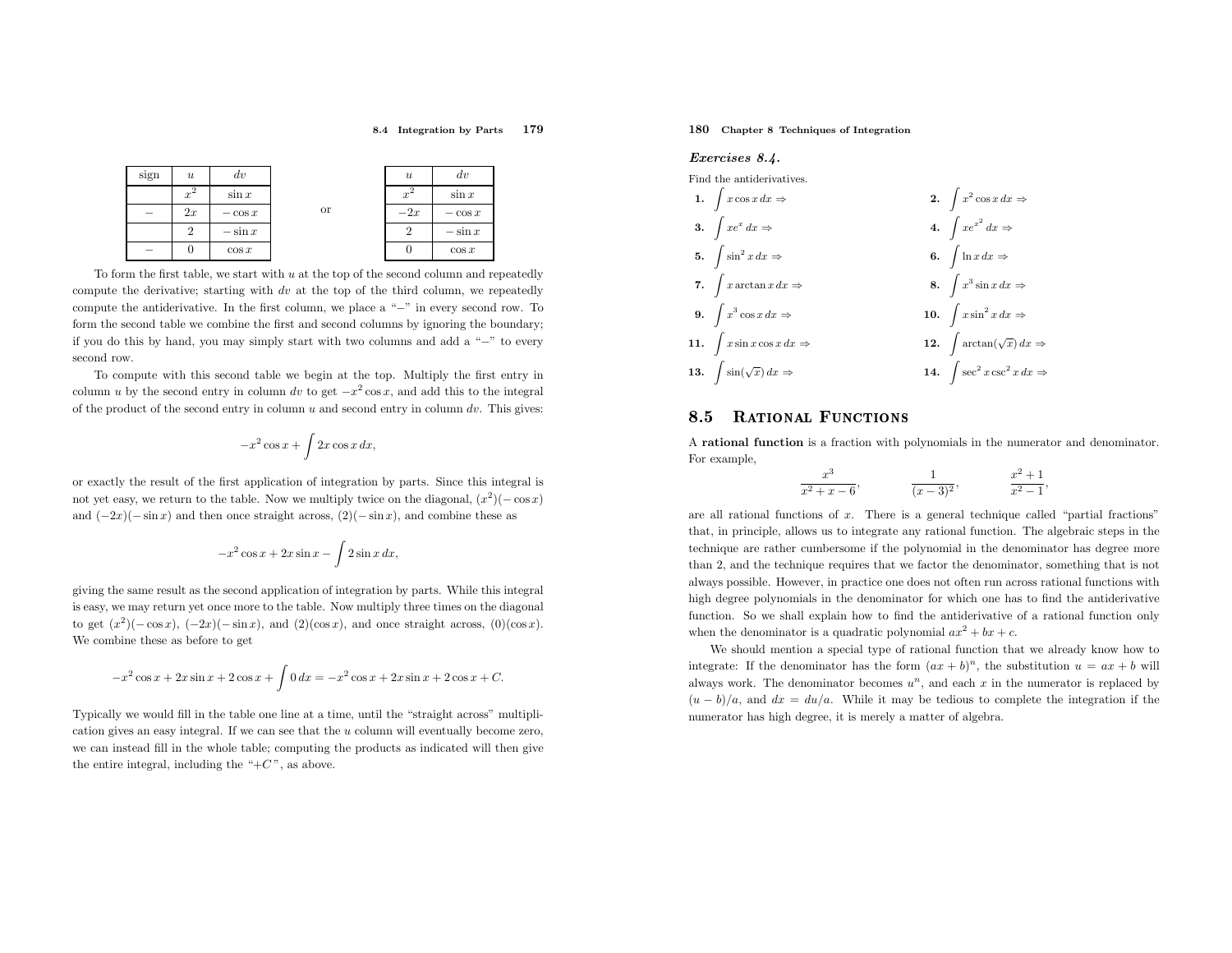#### 8.5 Rational Functions <sup>181</sup>

**EXAMPLE 8.5.1** Find 
$$
\int \frac{x^3}{(3-2x)^5} dx
$$
 Using the substitution  $u = 3 - 2x$  we get  
\n
$$
\int \frac{x^3}{(3-2x)^5} dx = \frac{1}{-2} \int \frac{\left(\frac{u-3}{2}\right)^3}{u^5} du = \frac{1}{16} \int \frac{u^3 - 9u^2 + 27u - 27}{u^5} du
$$
\n
$$
= \frac{1}{16} \int u^{-2} - 9u^{-3} + 27u^{-4} - 27u^{-5} du
$$
\n
$$
= \frac{1}{16} \left(\frac{u^{-1}}{-1} - \frac{9u^{-2}}{-2} + \frac{27u^{-3}}{-3} - \frac{27u^{-4}}{-4}\right) + C
$$
\n
$$
= \frac{1}{16} \left(\frac{(3-2x)^{-1}}{-1} - \frac{9(3-2x)^{-2}}{-2} + \frac{27(3-2x)^{-3}}{-3} - \frac{27(3-2x)^{-4}}{-4}\right) + C
$$

We now proceed to the case in which the denominator is <sup>a</sup> quadratic polynomial. We can always factor out the coefficient of  $x^2$  and put it outside the integral, so we can assume that the denominator has the form  $x^2 + bx + c$ . There are three possible cases, depending on how the quadratic factors: either  $x^2 + bx + c = (x - r)(x - s)$ ,  $x^2 + bx + c = (x - r)^2$ , or it doesn't factor. We can use the quadratic formula to decide which of these we have, and to factor the quadratic if it is possible.

 $=-\frac{1}{16(3-2x)}+\frac{9}{32(3-2x)^2}-\frac{9}{16(3-2x)^3}+\frac{27}{64(3-2x)^4}+C$ 

**EXAMPLE 8.5.2** Determine whether  $x^2 + x + 1$  factors, and factor it if possible. The quadratic formula tells us that  $x^2 + x + 1 = 0$  when

$$
x = \frac{-1 \pm \sqrt{1 - 4}}{2}.
$$

Since there is no square root of <sup>−</sup>3, this quadratic does not factor.

**EXAMPLE 8.5.3** Determine whether  $x^2 - x - 1$  factors, and factor it if possible. The quadratic formula tells us that  $x^2 - x - 1 = 0$  when

$$
x = \frac{1 \pm \sqrt{1+4}}{2} = \frac{1 \pm \sqrt{5}}{2}.
$$

Therefore

#### $\boldsymbol{x}$  $2 - x - 1 = \Bigg($  $x - \frac{1+\sqrt{5}}{2}$  $x \frac{1-\sqrt{5}}{2}$ . )<br>)

### 182 Chapter <sup>8</sup> Techniques of Integration

so

If  $x^2 + bx + c = (x - r)^2$  then we have the special case we have already seen, that can be handled with <sup>a</sup> substitution. The other two cases require different approaches. If  $x^2 + bx + c = (x - r)(x - s)$ , we have an integral of the form

 $\int \frac{p(x)}{(x-r)(x-s)} dx$ 

where  $p(x)$  is a polynomial. The first step is to make sure that  $p(x)$  has degree less than  $2^{\circ}$ 

**EXAMPLE 8.5.4** Rewrite  $\int \frac{x}{(x-2)} dx$  $\frac{x^3}{(x-2)(x+3)}$  dx in terms of an integral with a numerator that has degree less than 2. To do this we use long division of polynomials to discover that

$$
\frac{x^3}{(x-2)(x+3)} = \frac{x^3}{x^2+x-6} = x-1+\frac{7x-6}{x^2+x-6} = x-1+\frac{7x-6}{(x-2)(x+3)},
$$

$$
\int \frac{x^3}{(x-2)(x+3)} dx = \int x - 1 dx + \int \frac{7x - 6}{(x-2)(x+3)} dx.
$$

The first integral is easy, so only the second requires some work.

Now consider the following simple algebra of fractions:

$$
\frac{A}{x-r} + \frac{B}{x-s} = \frac{A(x-s) + B(x-r)}{(x-r)(x-s)} = \frac{(A+B)x - As - Br}{(x-r)(x-s)}.
$$

That is, adding two fractions with constant numerator and denominators  $(x-r)$  and  $(x-s)$ produces a fraction with denominator  $(x - r)(x - s)$  and a polynomial of degree less than <sup>2</sup> for the numerator. We want to reverse this process: starting with <sup>a</sup> single fraction, we want to write it as <sup>a</sup> sum of two simpler fractions. An example should make it clear howto proceed.

**EXAMPLE 8.5.5** Evaluate 
$$
\int \frac{x^3}{(x-2)(x+3)} dx
$$
. We start by writing  $\frac{7x-6}{(x-2)(x+3)}$  as the sum of two fractions. We want to end up with

$$
\frac{7x-6}{(x-2)(x+3)} = \frac{A}{x-2} + \frac{B}{x+3}.
$$

If we go ahead and add the fractions on the right hand side we get

$$
\frac{7x-6}{(x-2)(x+3)} = \frac{(A+B)x+3A-2B}{(x-2)(x+3)}.
$$

So all we need to do is find A and B so that  $7x - 6 = (A + B)x + 3A - 2B$ , which is to say, we need  $7 = A + B$  and  $-6 = 3A - 2B$ . This is a problem you've seen before: solve a

 $\Box$ 

 $\Box$ 

 $\Box$ 

 $\Box$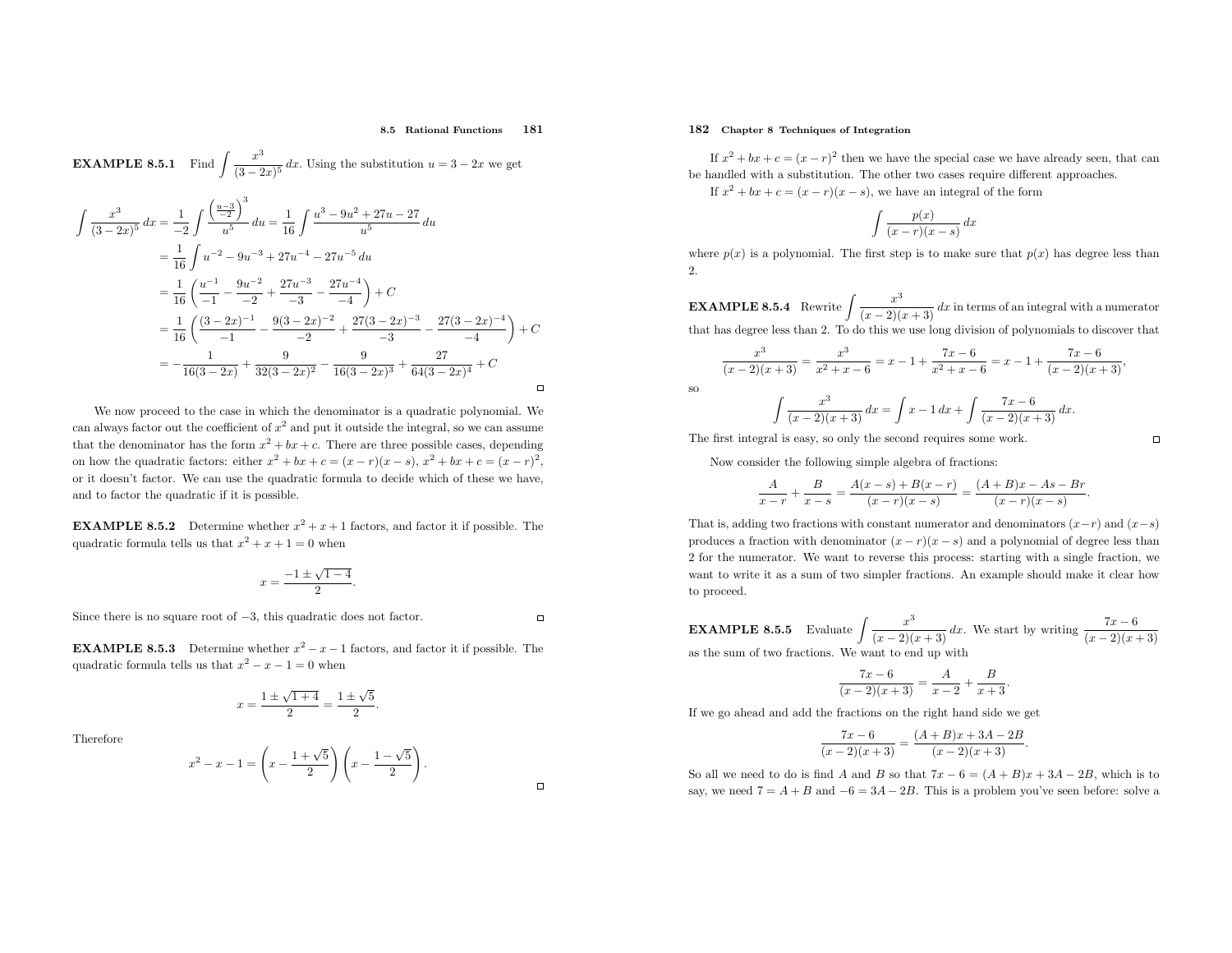#### 8.5 Rational Functions <sup>183</sup>

 $\Box$ 

 $\Box$ 

system of two equations in two unknowns. There are many ways to proceed; here's one: If  $7 = A + B$  then  $B = 7 - A$  and so  $-6 = 3A - 2B = 3A - 2(7 - A) = 3A - 14 + 2A = 5A - 14$ . This is easy to solve for A:  $A = 8/5$ , and then  $B = 7 - A = 7 - 8/5 = 27/5$ . Thus

$$
\int \frac{7x-6}{(x-2)(x+3)} dx = \int \frac{8}{5} \frac{1}{x-2} + \frac{27}{5} \frac{1}{x+3} dx = \frac{8}{5} \ln|x-2| + \frac{27}{5} \ln|x+3| + C.
$$

The answer to the original problem is now

$$
\int \frac{x^3}{(x-2)(x+3)} dx = \int x - 1 dx + \int \frac{7x - 6}{(x-2)(x+3)} dx
$$

$$
= \frac{x^2}{2} - x + \frac{8}{5} \ln|x-2| + \frac{27}{5} \ln|x+3| + C.
$$

Now suppose that  $x^2 + bx + c$  doesn't factor. Again we can use long division to ensure that the numerator has degree less than 2, then we complete the square.

**EXAMPLE 8.5.6** Evaluate  $\int \frac{x+1}{x^2+4x+8} dx$ . The quadratic denominator does not factor. We could complete the square and use <sup>a</sup> trigonometric substitution, but it is simpler to rearrange the integrand:

$$
\int \frac{x+1}{x^2+4x+8} \, dx = \int \frac{x+2}{x^2+4x+8} \, dx - \int \frac{1}{x^2+4x+8} \, dx.
$$

The first integral is an easy substitution problem, using  $u = x^2 + 4x + 8$ :

$$
\int \frac{x+2}{x^2+4x+8} dx = \frac{1}{2} \int \frac{du}{u} = \frac{1}{2} \ln|x^2+4x+8|.
$$

For the second integral we complete the square:

$$
x^{2} + 4x + 8 = (x + 2)^{2} + 4 = 4\left(\left(\frac{x + 2}{2}\right)^{2} + 1\right)
$$

making the integral

$$
\frac{1}{4} \int \frac{1}{\left(\frac{x+2}{2}\right)^2 + 1} dx.
$$

Using  $u = \frac{x + 2}{2}$  we get

$$
\frac{1}{4} \int \frac{1}{\left(\frac{x+2}{2}\right)^2 + 1} dx = \frac{1}{4} \int \frac{2}{u^2 + 1} du = \frac{1}{2} \arctan\left(\frac{x+2}{2}\right).
$$

The final answer is now

$$
\int \frac{x+1}{x^2+4x+8} dx = \frac{1}{2} \ln|x^2+4x+8| - \frac{1}{2} \arctan\left(\frac{x+2}{2}\right) + C.
$$

### 184 Chapter <sup>8</sup> Techniques of Integration

#### Exercises 8.5.

Find the antiderivatives.

1. 
$$
\int \frac{1}{4-x^2} dx \Rightarrow
$$
  
\n2. 
$$
\int \frac{x^4}{4-x^2} dx \Rightarrow
$$
  
\n3. 
$$
\int \frac{1}{x^2 + 10x + 25} dx \Rightarrow
$$
  
\n4. 
$$
\int \frac{x^2}{4-x^2} dx \Rightarrow
$$
  
\n5. 
$$
\int \frac{x^4}{4+x^2} dx \Rightarrow
$$
  
\n6. 
$$
\int \frac{1}{x^2 + 10x + 29} dx \Rightarrow
$$
  
\n7. 
$$
\int \frac{x^3}{4+x^2} dx \Rightarrow
$$
  
\n8. 
$$
\int \frac{1}{x^2 + 10x + 21} dx \Rightarrow
$$
  
\n9. 
$$
\int \frac{1}{2x^2 - x - 3} dx \Rightarrow
$$
  
\n10. 
$$
\int \frac{1}{x^2 + 3x} dx \Rightarrow
$$

#### 8.6NUMERICAL INTEGRATION

We have now seen some of the most generally useful methods for discovering antiderivatives, and there are others. Unfortunately, some functions have no simple antiderivatives; in such cases if the value of <sup>a</sup> definite integral is needed it will have to be approximated. We will see two methods that work reasonably well and yet are fairly simple; in some cases more sophisticated techniques will be needed.

Of course, we already know one way to approximate an integral: if we think of the integral as computing an area, we can add up the areas of some rectangles. While this is quite simple, it is usually the case that <sup>a</sup> large number of rectangles is needed to get acceptable accuracy. <sup>A</sup> similar approac<sup>h</sup> is much better: we approximate the area under <sup>a</sup> curve over <sup>a</sup> small interval as the area of <sup>a</sup> trapezoid. In figure 8.6.1 we see an area under <sup>a</sup> curve approximated by rectangles and by trapezoids; it is apparent that the trapezoids <sup>g</sup>ive <sup>a</sup> substantially better approximation on each subinterval.



Figure 8.6.1 Approximating an area with rectangles and with trapezoids. (AP)

As with rectangles, we divide the interval into n equal subintervals of length  $\Delta x$ . A typical trapezoid is pictured in figure 8.6.2; it has area  $\frac{f(x_i) + f(x_{i+1})}{2} \Delta x$ . If we add up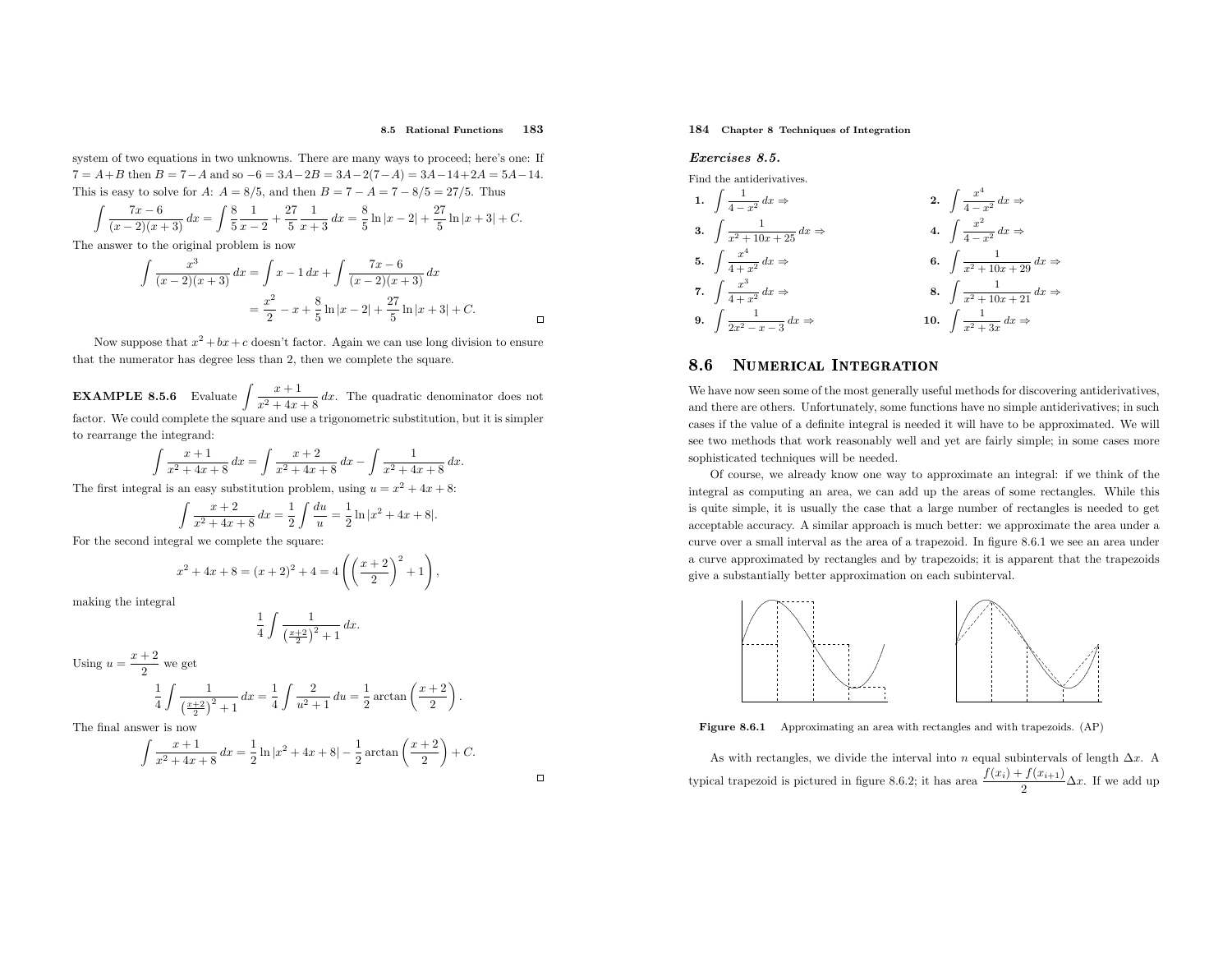#### 8.6 Numerical Integration<sup>185</sup>

the areas of all trapezoids we get

$$
\frac{f(x_0) + f(x_1)}{2} \Delta x + \frac{f(x_1) + f(x_2)}{2} \Delta x + \dots + \frac{f(x_{n-1}) + f(x_n)}{2} \Delta x =
$$

$$
\left(\frac{f(x_0)}{2} + f(x_1) + f(x_2) + \dots + f(x_{n-1}) + \frac{f(x_n)}{2}\right) \Delta x.
$$

This is usually known as the Trapezoid Rule. For <sup>a</sup> modest number of subintervals this is not too difficult to do with <sup>a</sup> calculator; <sup>a</sup> computer can easily do many subintervals.



Figure 8.6.2 A single trapezoid.

In practice, an approximation is useful only if we know how accurate it is; for example, we might need <sup>a</sup> particular value accurate to three decimal <sup>p</sup>laces. When we compute <sup>a</sup> particular approximation to an integral, the error is the difference between the approximation and the true value of the integral. For any approximation technique, we need anerror estimate, a value that is guaranteed to be larger than the actual error. If A is an approximation and  $E$  is the associated error estimate, then we know that the true value of the integral is between  $A-E$  and  $A+E$ . In the case of our approximation of the integral, we want  $E = E(\Delta x)$  to be a function of  $\Delta x$  that gets small rapidly as  $\Delta x$  gets small. Fortunately, for many functions, there is such an error estimate associated with the trapezoid approximation.

**THEOREM 8.6.1** Suppose f has a second derivative  $f''$  everywhere on the interval  $[a, b]$ , and  $|f''(x)| \leq M$  for all x in the interval. With  $\Delta x = (b - a)/n$ , an error estimate for the trapezoid approximation is

$$
E(\Delta x) = \frac{b-a}{12}M(\Delta x)^{2} = \frac{(b-a)^{3}}{12n^{2}}M.
$$

Let's see how we can use this.

### 186 Chapter <sup>8</sup> Techniques of Integration

**EXAMPLE 8.6.2** Approximate  $\int_0^1 e^{-x^2} dx$  to two decimal places. The second derivative of  $f = e^{-x^2}$  is  $(4x^2 - 2)e^{-x^2}$ , and it is not hard to see that on [0, 1],  $|(4x^2 - 2)e^{-x^2}| \le 2$ . We begin by estimating the number of subintervals we are likely to need. To get two decimal places of accuracy, we will certainly need  $E(\Delta x) < 0.005$  or

$$
\frac{1}{12}(2) \frac{1}{n^2} < 0.005
$$
\n
$$
\frac{1}{6}(200) < n^2
$$
\n
$$
5.77 \approx \sqrt{\frac{100}{3}} < n
$$

With  $n = 6$ , the error estimate is thus  $1/6<sup>3</sup> < 0.0047$ . We compute the trapezoid approximation for six intervals:

$$
\left(\frac{f(0)}{2} + f(1/6) + f(2/6) + \dots + f(5/6) + \frac{f(1)}{2}\right) \frac{1}{6} \approx 0.74512.
$$

So the true value of the integral is between  $0.74512 - 0.0047 = 0.74042$  and  $0.74512 +$  $0.0047 = 0.74982$ . Unfortunately, the first rounds to 0.74 and the second rounds to 0.75, so we can't be sure of the correct value in the second decimal <sup>p</sup>lace; we need to <sup>p</sup>ick <sup>a</sup> larger n. As it turns out, we need to go to  $n = 12$  to get two bounds that both round to the same value, which turns out to be <sup>0</sup>.75. For comparison, using <sup>12</sup> rectangles to approximate the area <sup>g</sup>ives <sup>0</sup>.7727, which is considerably less accurate than the approximation using sixtrapezoids.

In practice it generally pays to start by requiring better than the maximum possible error; for example, we might have initially required  $E(\Delta x) < 0.001$ , or

$$
\frac{1}{12}(2) \frac{1}{n^2} < 0.001
$$
\n
$$
\frac{1}{6}(1000) < n^2
$$
\n
$$
12.91 \approx \sqrt{\frac{500}{3}} < n
$$

Had we immediately tried  $n = 13$  this would have given us the desired answer.

The trapezoid approximation works well, especially compared to rectangles, because the tops of the trapezoids form a reasonably good approximation to the curve when  $\Delta x$  is fairly small. We can extend this idea: what if we try to approximate the curve more closely,

 $\Box$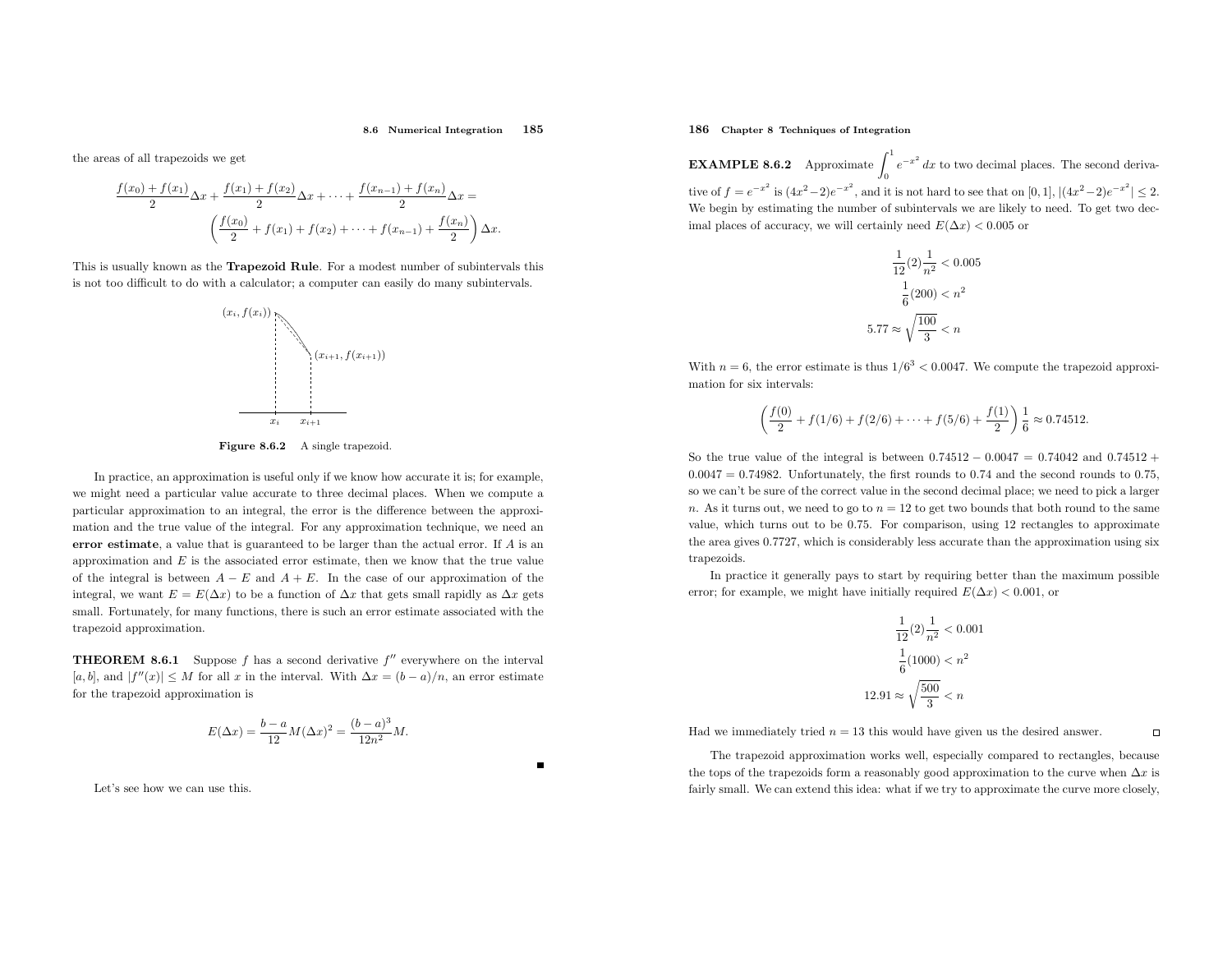by using something other than <sup>a</sup> straight line? The obvious candidate is <sup>a</sup> parabola: if we can approximate a short piece of the curve with a parabola with equation  $y = ax^2 + bx + c$ , we can easily compute the area under the parabola.

There are an infinite number of parabolas through any two <sup>g</sup>iven points, but only one through three <sup>g</sup>iven points. If we find <sup>a</sup> parabola through three consecutive points  $(x_i, f(x_i))$ ,  $(x_{i+1}, f(x_{i+1}))$ ,  $(x_{i+2}, f(x_{i+2}))$  on the curve, it should be quite close to the curve over the whole interval  $[x_i, x_{i+2}]$ , as in figure 8.6.3. If we divide the interval  $[a, b]$ into an even number of subintervals, we can then approximate the curve by <sup>a</sup> sequence of parabolas, each covering two of the subintervals. For this to be practical, we would like <sup>a</sup> simple formula for the area under one parabola, namely, the parabola through  $(x_i, f(x_i))$ ,  $(x_{i+1}, f(x_{i+1}))$ , and  $(x_{i+2}, f(x_{i+2}))$ . That is, we should attempt to write down the parabola  $y = ax^2 + bx + c$  through these points and then integrate it, and hope that the result is fairly simple. Although the algebra involved is messy, this turns out to be possible. The algebra is well within the capability of <sup>a</sup> good computer algebra system like Sage, so we will present the result without all of the algebra; you can see how to do it in this Sage worksheet.

To find the parabola, we solve these three equations for  $a, b$ , and  $c$ :

$$
f(x_i) = a(x_{i+1} - \Delta x)^2 + b(x_{i+1} - \Delta x) + c
$$
  

$$
f(x_{i+1}) = a(x_{i+1})^2 + b(x_{i+1}) + c
$$
  

$$
f(x_{i+2}) = a(x_{i+1} + \Delta x)^2 + b(x_{i+1} + \Delta x) + c
$$

Not surprisingly, the solutions turn out to be quite messy. Nevertheless, Sage can easilycompute and simplify the integral to get

$$
\int_{x_{i+1}-\Delta x}^{x_{i+1}+\Delta x} ax^2 + bx + c \, dx = \frac{\Delta x}{3} (f(x_i) + 4f(x_{i+1}) + f(x_{i+2})).
$$

Now the sum of the areas under all parabolas is

$$
\frac{\Delta x}{3}(f(x_0) + 4f(x_1) + f(x_2) + f(x_2) + 4f(x_3) + f(x_4) + \dots + f(x_{n-2}) + 4f(x_{n-1}) + f(x_n)) =
$$
  

$$
\frac{\Delta x}{3}(f(x_0) + 4f(x_1) + 2f(x_2) + 4f(x_3) + 2f(x_4) + \dots + 2f(x_{n-2}) + 4f(x_{n-1}) + f(x_n)).
$$

This is just slightly more complicated than the formula for trapezoids; we need to remember the alternating 2 and 4 coefficients; note that  $n$  must be even for this to make sense. This approximation technique is referred to as Simpson's Rule.

As with the trapezoid method, this is useful only with an error estimate:

188 Chapter <sup>8</sup> Techniques of Integration



Figure 8.6.3 <sup>A</sup> parabola (dashed) approximating <sup>a</sup> curve (solid). (AP)

**THEOREM 8.6.3** Suppose f has a fourth derivative  $f^{(4)}$  everywhere on the interval  $[a, b]$ , and  $|f^{(4)}(x)| \leq M$  for all x in the interval. With  $\Delta x = (b - a)/n$ , an error estimate for Simpson's approximation is

$$
E(\Delta x) = \frac{b-a}{180} M(\Delta x)^4 = \frac{(b-a)^5}{180n^4} M.
$$

**EXAMPLE 8.6.4** Let us again approximate  $\int_0^1 e^{-x^2} dx$  to two decimal places. The fourth derivative of  $f = e^{-x^2}$  is  $(16x^2 - 48x^2 + 12)e^{-x^2}$ ; on  $[0, 1]$  this is at most 12 in absolute value. We begin by estimating the number of subintervals we are likely to need. To get two decimal places of accuracy, we will certainly need  $E(\Delta x) < 0.005$ , but taking a cue from our earlier example, let's require  $E(\Delta x) < 0.001$ :

$$
\frac{1}{180}(12)\frac{1}{n^4} < 0.001
$$
\n
$$
\frac{200}{3} < n^4
$$
\n
$$
2.86 \approx \sqrt[4]{\frac{200}{3}} < n
$$

So we try  $n = 4$ , since we need an even number of subintervals. Then the error estimate is  $12/180/4^4 < 0.0003$  and the approximation is

$$
(f(0) + 4f(1/4) + 2f(1/2) + 4f(3/4) + f(1))\frac{1}{3 \cdot 4} \approx 0.746855.
$$

So the true value of the integral is between  $0.746855 - 0.0003 = 0.746555$  and  $0.746855 + 0.0003 = 0.746555$  $0.0003 = 0.7471555$ , both of which round to 0.75.